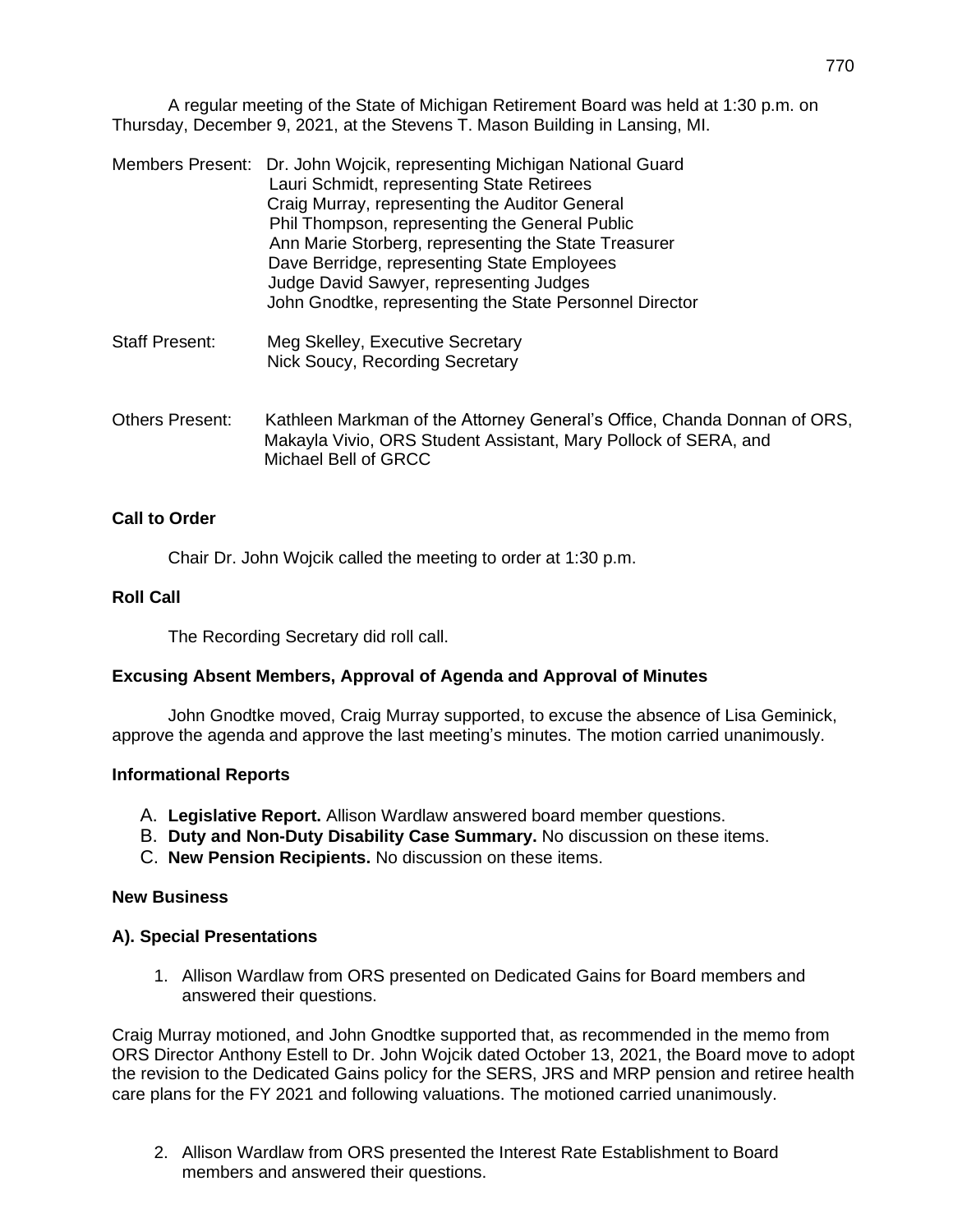John Gnodtke motioned, and Judge Sawyer supported that, as recommended in the memo from ORS Director Anthony Estell to Dr. John Wojcik dated October 13, 2021, the Board move to adopt the proposed revision to the rate definitions for "regular interest" (SERS) and "interest" (JRS) for the pension and retiree health care plans effective September 30, 2021. The motioned carried unanimously.

# **B). Administrative Hearing**

### Proposal for Decision—Docket No. 20-007282 -ORS

The board considered the case materials. John Gnodtke moved, and Judge Sawyer supported, that the Board move to adopt as its own the recommendations of the Presiding Officer in the July 15, 2021, PFD, including the proposed Findings of Fact and Conclusions of Law, and deny Petitioner's request for non-duty disability retirement. The motion carried unanimously.

### Proposal for Decision—Docket No. 21-002921-ORS

The board considered the case materials. John Gnodtke moved, and Lauri Schmidt supported, that the Board move to adopt as its own the recommendations of the Presiding Officer in the October 20, 2021, PFD, including the proposed Findings of Fact and Conclusions of Law, and deny Petitioner's request for duty disability retirement. The motion carried unanimously.

### Proposal for Decision— Docket No. 21-000533-ORS

The board considered the case materials. John Gnodtke moved and Judge Sawyer supported, that after correcting the year "2017" to "2019" throughout pages 6 and 7 of the PFD, the Board move to adopt as its own the recommendations of the Presiding Officer in the May 5, 2021 PFD, including the proposed Findings of Fact and Conclusions of Law, and deny Petitioner's request for non-duty disability retirement. The motion carried unanimously.

## **C). Officer Elections for SOMRB Chair and Vice Chair**

Dr. John Wojcik nominated Dave Berridge for Board Chair. Judge Sawyer seconded a motion in support of the nomination. After a roll call vote, Dave Berridge was named Board Chair unanimously.

Dr. John Wojcik nominated Lauri Schmidt for Vice Chair. John Gnodtke seconded a motion in support of the nomination. After a roll call vote, Lauri Schmidt was named Vice-Chair unanimously.

## **Executive Secretary Comments**

Meg Skelley thanked and congratulated Judge David Sawyer, Dr. John Wojcik

## **Board Comments**

Board members thanked and congratulated Judge David Sawyer, Dr. John Wojcik for their service on the SOMRB.

John Gnodtke announced that he would be leaving the SOMRB and appointing a new representative from the State Personnel Director's office.